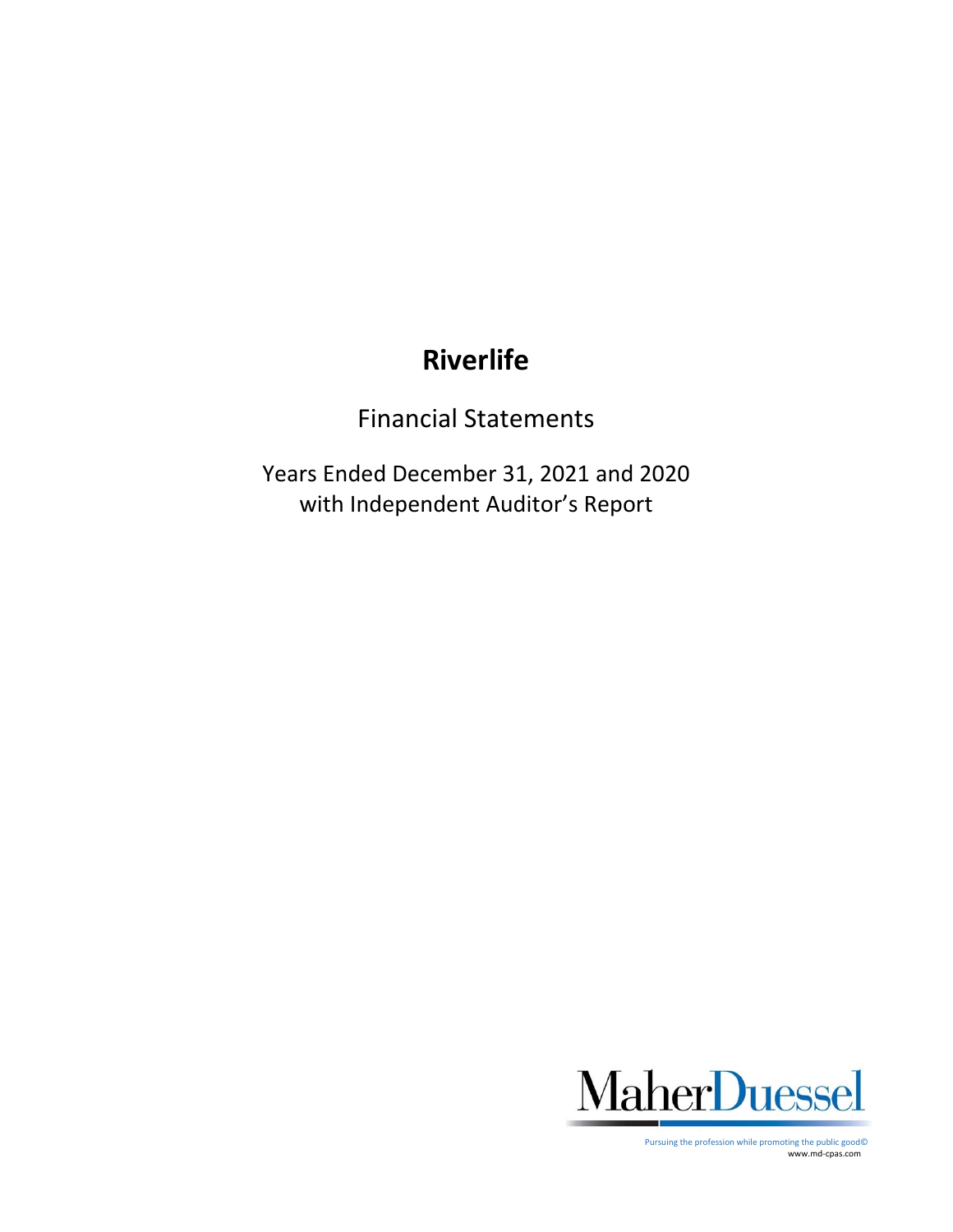## YEARS ENDED DECEMBER 31, 2021 AND 2020

### TABLE OF CONTENTS

## **Independent Auditor's Report**

## **Financial Statements:**

| <b>Statements of Financial Position</b> |   |
|-----------------------------------------|---|
| <b>Statements of Activities:</b>        |   |
| - Year Ended December 31, 2021          | 2 |
| - Year Ended December 31, 2020          | 3 |
| Statements of Functional Expenses:      |   |
| - Year Ended December 31, 2021          | 4 |
| - Year Ended December 31, 2020          | 5 |
| <b>Statements of Cash Flows</b>         | 6 |
| <b>Notes to Financial Statements</b>    | 7 |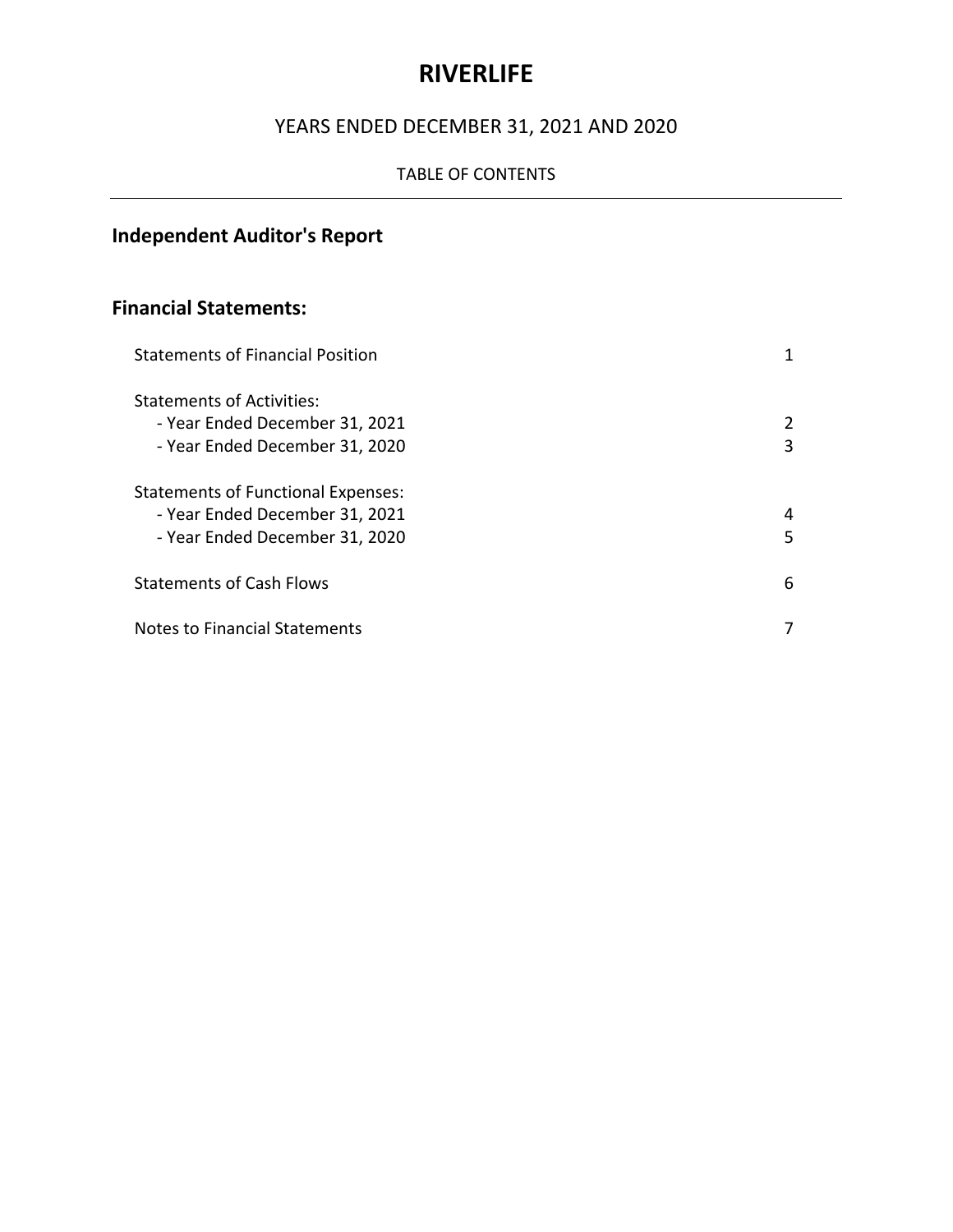

#### **Independent Auditor's Report**

**Board of Directors Riverlife**

**Report on the Audit of the Financial Statements**

#### **Opinion**

We have audited the accompanying financial statements of Riverlife, which comprise the statements of financial position as of December 31, 2021 and 2020, and the related statements of activities, functional expenses, and cash flows for the years then ended, and the related notes to the financial statements.

In our opinion, the financial statements referred to above present fairly, in all material respects, the financial position of Riverlife as of December 31, 2021 and 2020, and the changes in its net assets and its cash flows for the years then ended in accordance with accounting principles generally accepted in the United States of America.

#### **Basis for Opinion**

We conducted our audits in accordance with auditing standards generally accepted in the United States of America (GAAS). Our responsibilities under those standards are further described in the Auditor's Responsibilities for the Audit of the Financial Statements section of our report. We are required to be independent of Riverlife, and to meet our other ethical responsibilities in accordance with the relevant ethical requirements relating to our audits. We believe that the audit evidence we have obtained is sufficient and appropriate to provide a basis for our audit opinion.

#### **Responsibilities of Management for the Financial Statements**

Management is responsible for the preparation and fair presentation of the financial statements in accordance with accounting principles generally accepted in the United States of America, and for the design, implementation, and maintenance of internal control relevant to the preparation and fair presentation of financial statements that are free from material misstatement, whether due to fraud or error.

In preparing the financial statements, management is required to evaluate whether there are conditions or events, considered in the aggregate, that raise substantial doubt about Riverlife's ability to continue as a going concern within one year after the date that the financial statements are available to be issued.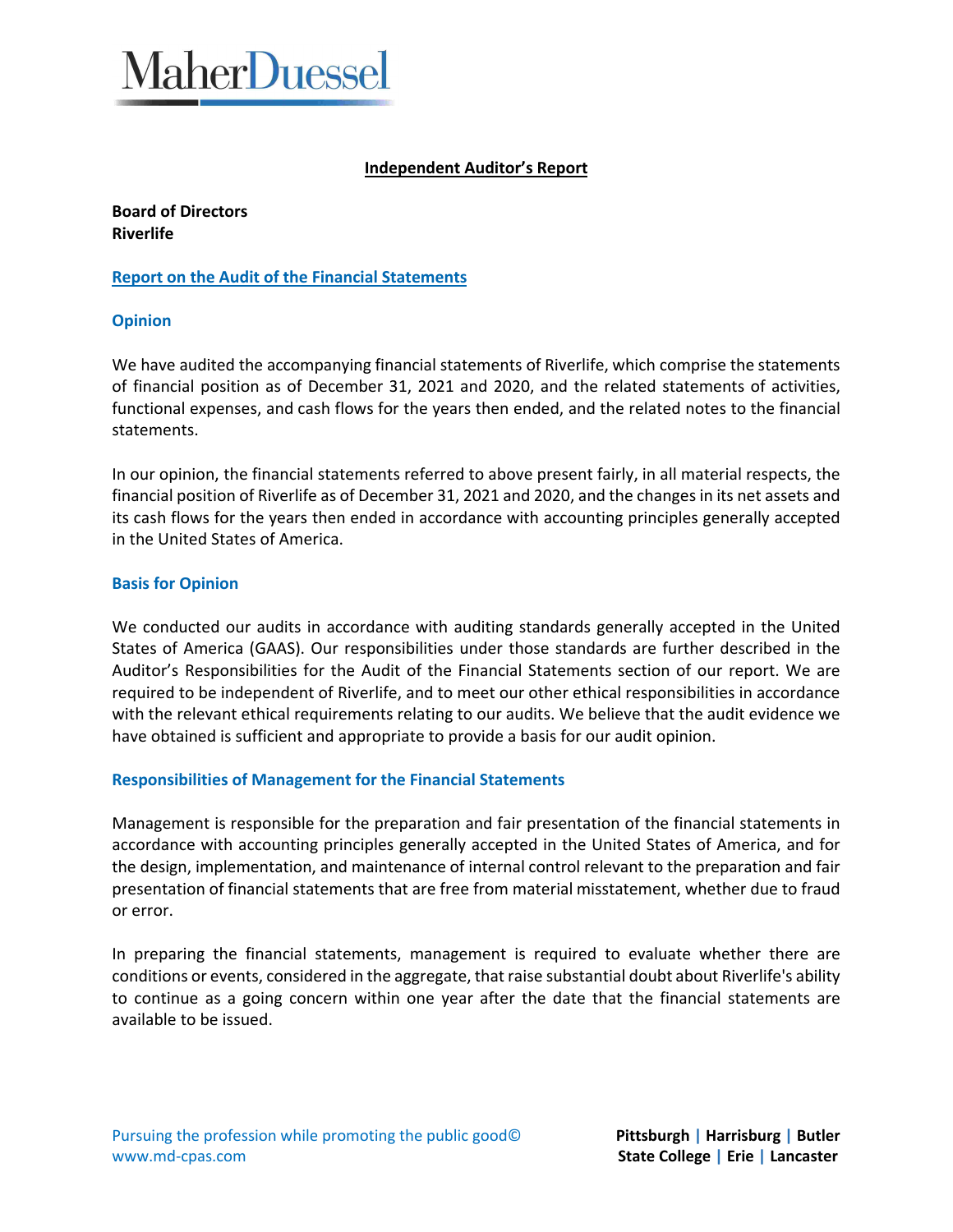Board of Directors Riverlife Independent Auditor's Report Page 2

#### **Auditor's Responsibilities for the Audit of the Financial Statements**

Our objectives are to obtain reasonable assurance about whether the financial statements as a whole are free from material misstatement, whether due to fraud or error, and to issue an auditor's report that includes our opinion. Reasonable assurance is a high level of assurance but is not absolute assurance and therefore is not a guarantee that an audit conducted in accordance with generally accepted auditing standards will always detect a material misstatement when it exists. The risk of not detecting a material misstatement resulting from fraud is higher than for one resulting from error, as fraud may involve collusion, forgery, intentional omissions, misrepresentations, or the override of internal control. Misstatements, including omissions, are considered material if there is a substantial likelihood that, individually or in the aggregate, they would influence the judgment made by a reasonable user based on the financial statements.

In performing an audit in accordance with GAAS, we:

- Exercise professional judgment and maintain professional skepticism throughout the audit.
- Identify and assess the risks of material misstatement of the financial statements, whether due to fraud or error, and design and perform audit procedures responsive to those risks. Such procedures include examining, on a test basis, evidence regarding the amounts and disclosures in the financial statements.
- Obtain an understanding of internal control relevant to the audit in order to design audit procedures that are appropriate in the circumstances, but not for the purpose of expressing an opinion on the effectiveness of Riverlife's internal control. Accordingly, no such opinion is expressed.
- Evaluate the appropriateness of accounting policies used and the reasonableness of significant accounting estimates made by management, as well as evaluate the overall presentation of the financial statements.
- Conclude whether, in our judgment, there are conditions or events, considered in the aggregate, that raise substantial doubt about Riverlife's ability to continue as a going concern for a reasonable period of time.

We are required to communicate with those charged with governance regarding, among other matters, the planned scope and timing of the audit, significant audit findings, and certain internal control related matters that we identified during the audit.

*Maher Duessel*

Pittsburgh, Pennsylvania May 6, 2022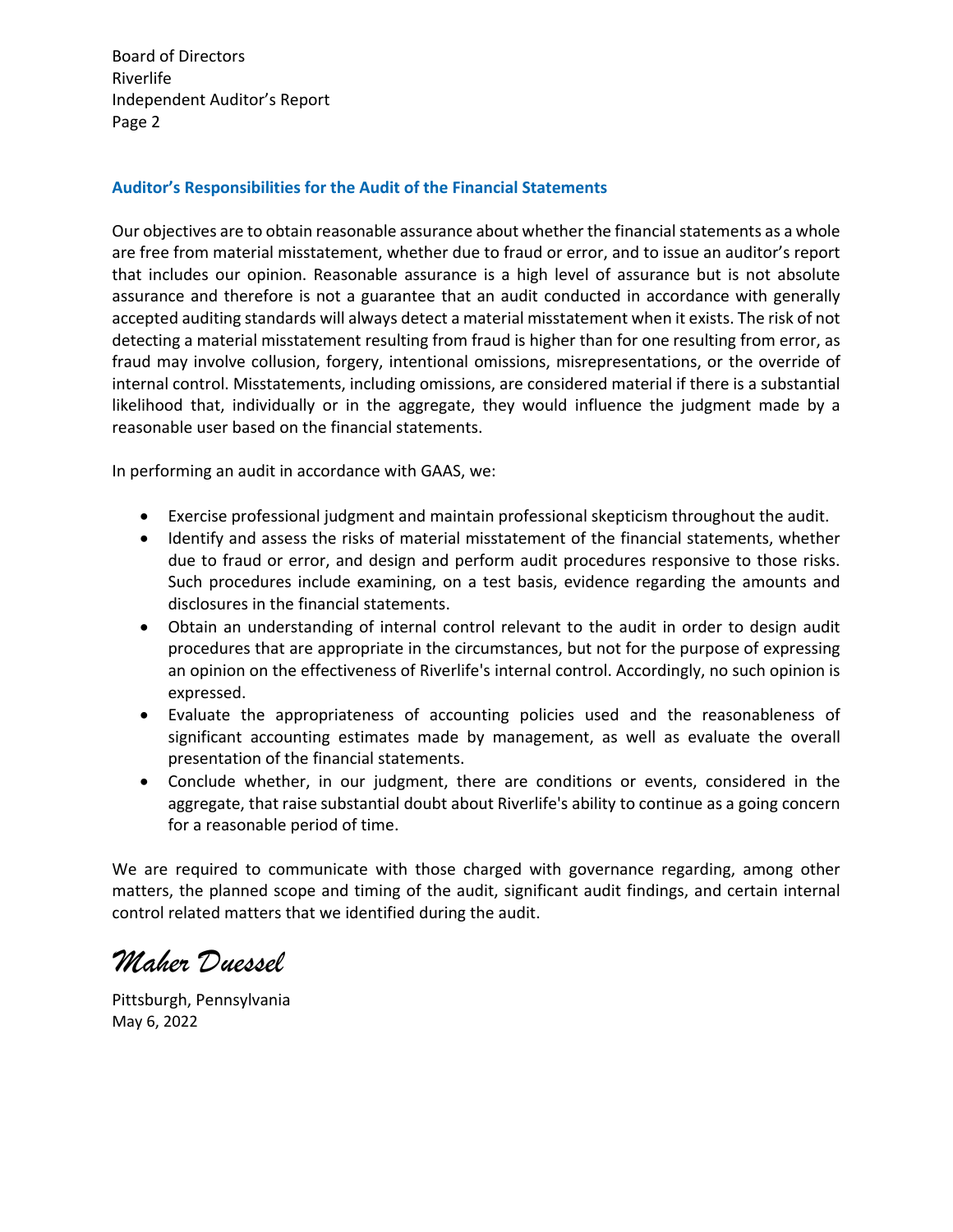## STATEMENTS OF FINANCIAL POSITION

### DECEMBER 31, 2021 AND 2020

|                                          | 2021 |           |      | 2020      |
|------------------------------------------|------|-----------|------|-----------|
| <b>Assets</b>                            |      |           |      |           |
| Cash and cash equivalents                | \$   | 2,106,335 | \$.  | 1,818,643 |
| Certificates of deposit                  |      | 152,888   |      | 152,855   |
| Accounts receivable                      |      | 2,500     |      | 5,126     |
| Contributions receivable                 |      | 94,419    |      | 39,302    |
| Prepaid expenses and other assets        |      | 4,786     |      | 28,501    |
| Fixed assets, net                        |      | 55,650    |      | 1,390     |
| <b>Total Assets</b>                      | S.   | 2,416,578 | - \$ | 2,045,817 |
| <b>Liabilities and Net Assets</b>        |      |           |      |           |
| Liabilities:                             |      |           |      |           |
| Accounts payable and accrued liabilities | \$   | 52,673    | \$   | 40,378    |
| Deferred revenue                         |      |           |      | 3,500     |
| <b>Total Liabilities</b>                 |      | 52,673    |      | 43,878    |
| Net Assets:                              |      |           |      |           |
| Without donor restrictions               |      | 1,450,803 |      | 1,390,322 |
| With donor restrictions                  |      | 913,102   |      | 611,617   |
| <b>Total Net Assets</b>                  |      | 2,363,905 |      | 2,001,939 |
| <b>Total Liabilities and Net Assets</b>  |      | 2,416,578 |      | 2,045,817 |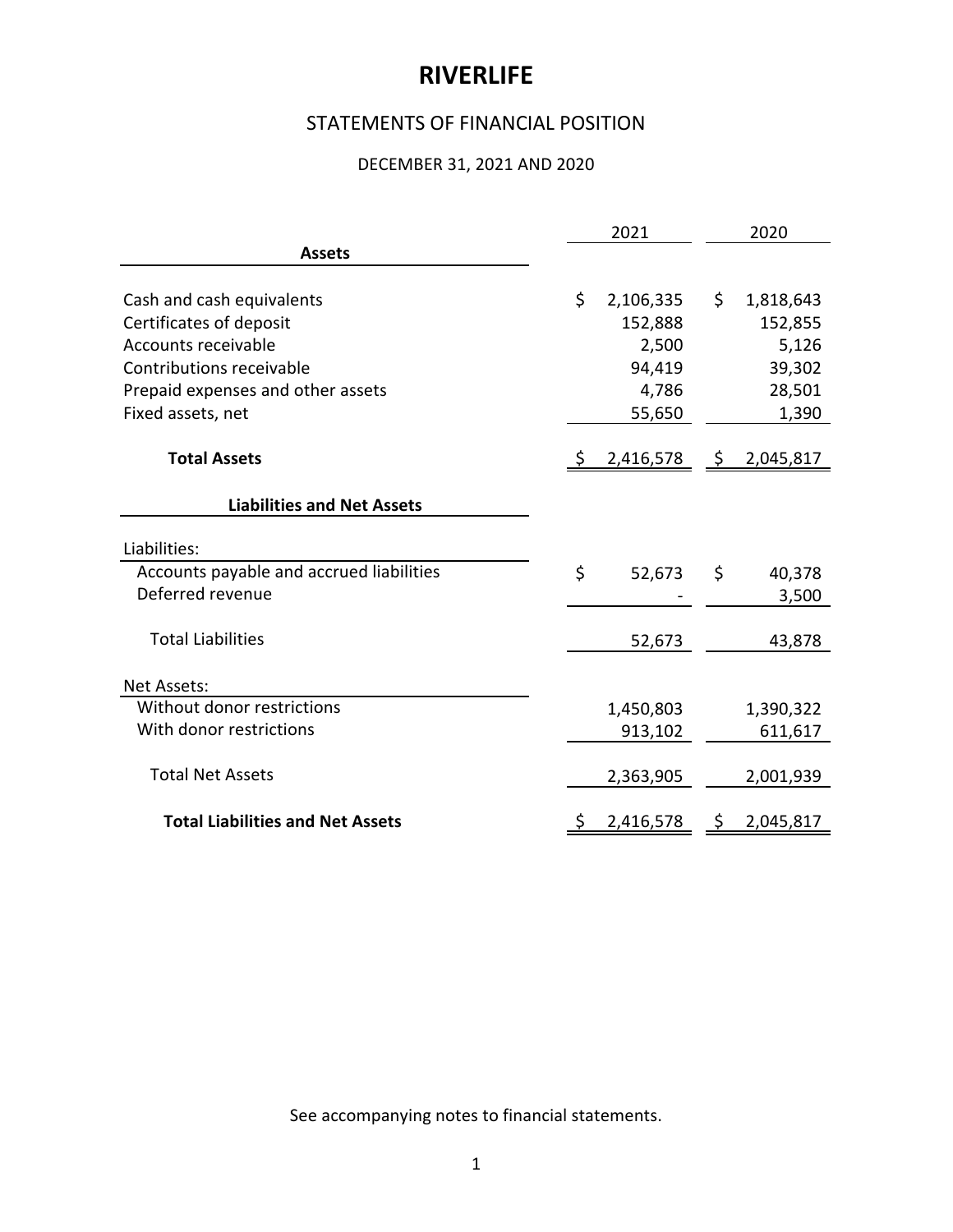## STATEMENT OF ACTIVITIES

### YEAR ENDED DECEMBER 31, 2021

|                                       | <b>Without Donor</b>         |    | With Donor |    |           |
|---------------------------------------|------------------------------|----|------------|----|-----------|
|                                       | Restrictions<br>Restrictions |    |            |    | Total     |
| <b>Public Support and Revenue:</b>    |                              |    |            |    |           |
| Public support:                       |                              |    |            |    |           |
| Foundations                           | \$<br>674,500                | \$ | 423,520    | \$ | 1,098,020 |
| Government                            | 59,343                       |    | 8,500      |    | 67,843    |
| Corporate and individual              | 483,076                      |    | 288,500    |    | 771,576   |
| Total public support                  | 1,216,919                    |    | 720,520    |    | 1,937,439 |
| Revenue:                              |                              |    |            |    |           |
| Interest income                       | 879                          |    |            |    | 879       |
| Other income                          | 6,879                        |    |            |    | 6,879     |
| Total revenue                         | 7,758                        |    |            |    | 7,758     |
| Net assets released from restrictions | 419,035                      |    | (419, 035) |    |           |
| Total public support and revenue      | 1,643,712                    |    | 301,485    |    | 1,945,197 |
| <b>Operating Expenses:</b>            |                              |    |            |    |           |
| Program implementation                | 759,271                      |    |            |    | 759,271   |
| General and administrative            | 365,162                      |    |            |    | 365,162   |
| Fundraising                           | 458,798                      |    |            |    | 458,798   |
| Total operating expenses              | 1,583,231                    |    |            |    | 1,583,231 |
| <b>Change in Net Assets</b>           | 60,481                       |    | 301,485    |    | 361,966   |
| <b>Net Assets:</b>                    |                              |    |            |    |           |
| Beginning of year                     | 1,390,322                    |    | 611,617    |    | 2,001,939 |
| End of year                           | \$<br>1,450,803              | \$ | 913,102    | \$ | 2,363,905 |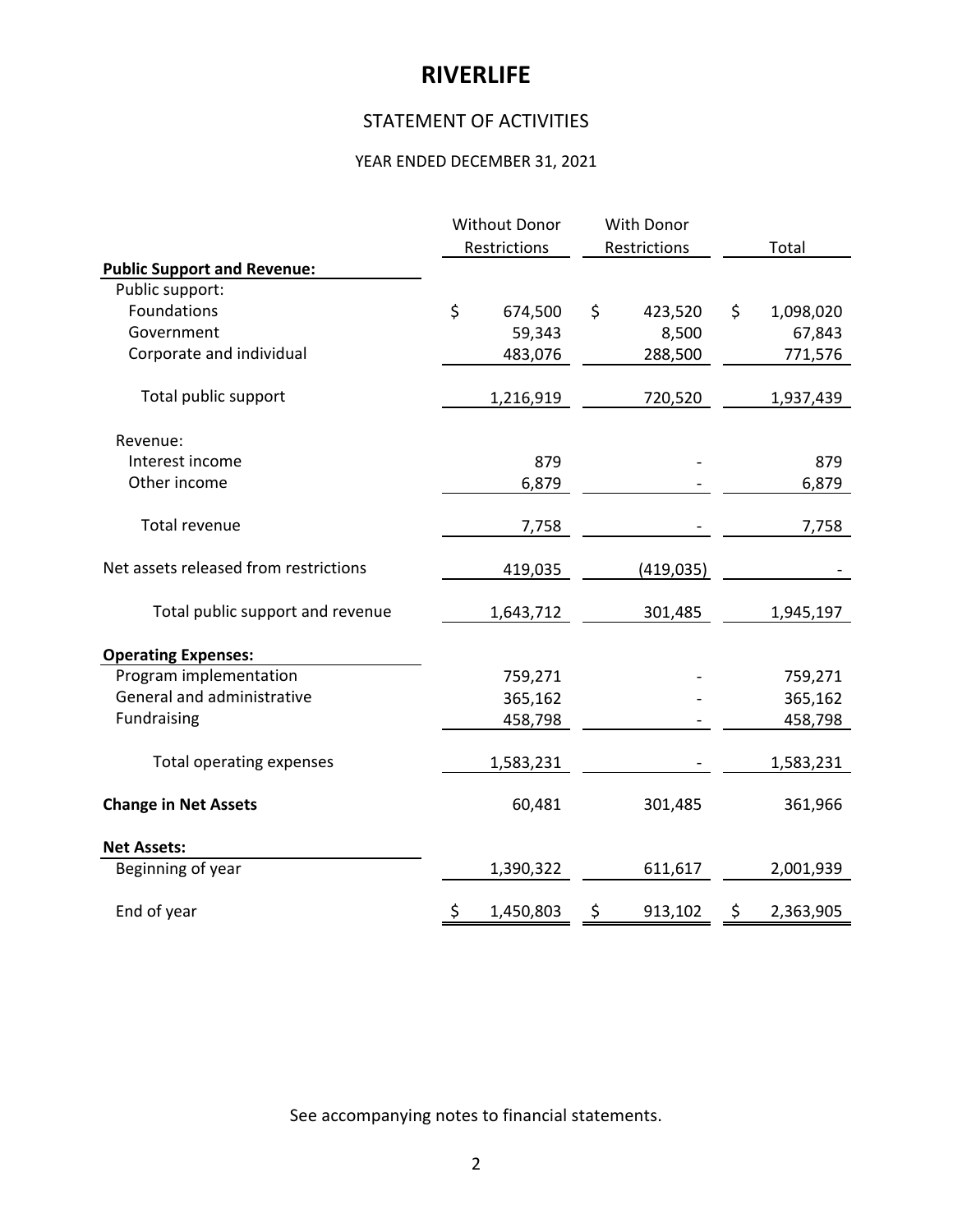## STATEMENT OF ACTIVITIES

#### YEAR ENDED DECEMBER 31, 2020

|                                       |              | <b>Without Donor</b> | With Donor    |                 |
|---------------------------------------|--------------|----------------------|---------------|-----------------|
|                                       | Restrictions |                      | Restrictions  | Total           |
| <b>Public Support and Revenue:</b>    |              |                      |               |                 |
| Public support:                       |              |                      |               |                 |
| Foundations                           | \$           | 1,000,067            | \$<br>161,635 | \$<br>1,161,702 |
| Government                            |              | 135,200              |               | 135,200         |
| Corporate and individual              |              | 323,102              |               | 323,102         |
| Total public support                  |              | 1,458,369            | 161,635       | 1,620,004       |
| Revenue:                              |              |                      |               |                 |
| Interest income                       |              | 1,467                |               | 1,467           |
| Other income                          |              | 5,532                |               | 5,532           |
| Total revenue                         |              | 6,999                |               | 6,999           |
| Net assets released from restrictions |              | 374,425              | (374, 425)    |                 |
| Total public support and revenue      |              | 1,839,793            | (212, 790)    | 1,627,003       |
| <b>Operating Expenses:</b>            |              |                      |               |                 |
| Program implementation                |              | 807,818              |               | 807,818         |
| General and administrative            |              | 313,813              |               | 313,813         |
| Fundraising                           |              | 202,608              |               | 202,608         |
| Total operating expenses              |              | 1,324,239            |               | 1,324,239       |
| <b>Change in Net Assets</b>           |              | 515,554              | (212, 790)    | 302,764         |
| <b>Net Assets:</b>                    |              |                      |               |                 |
| Beginning of year                     |              | 874,768              | 824,407       | 1,699,175       |
| End of year                           | \$           | 1,390,322            | \$<br>611,617 | \$<br>2,001,939 |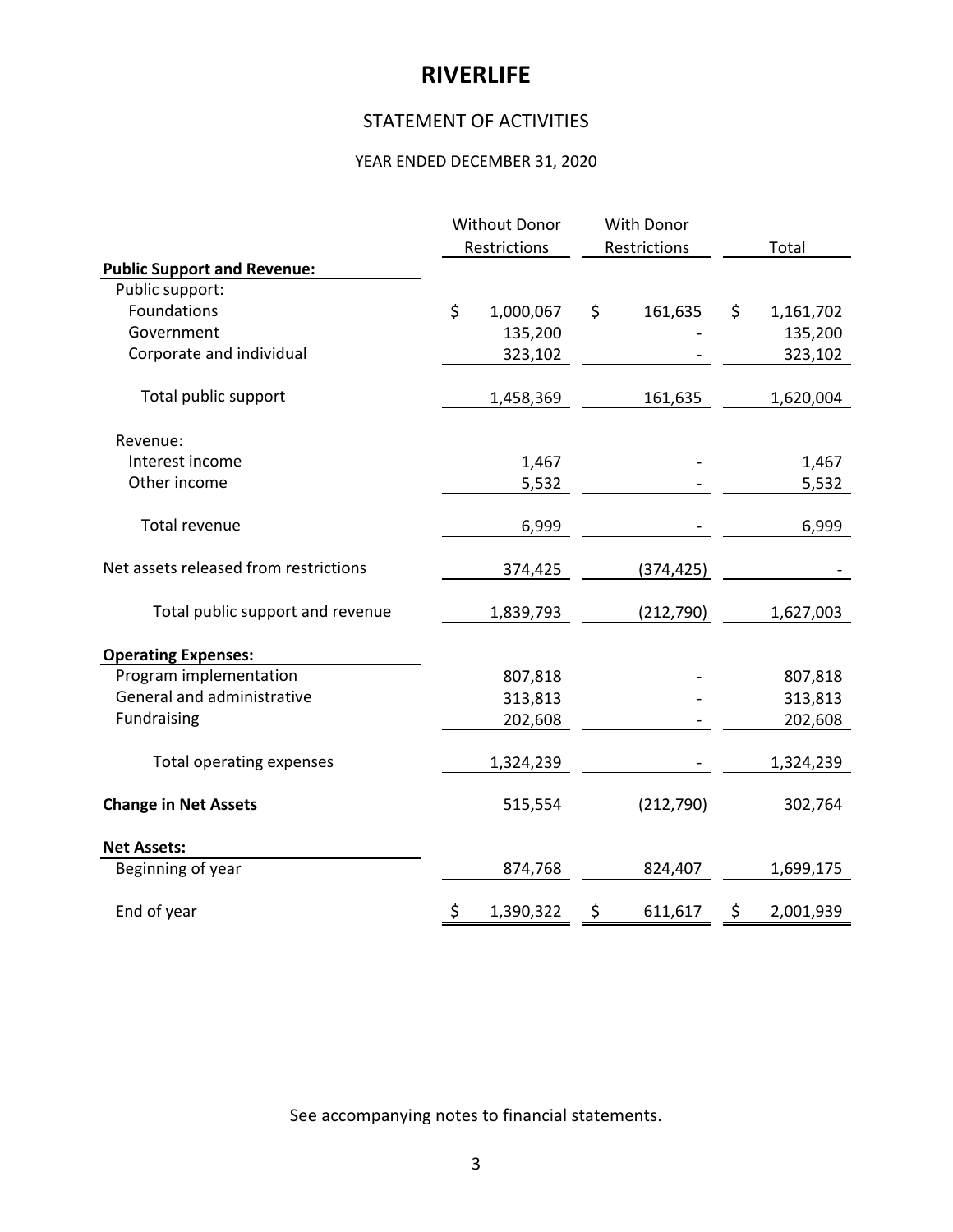## STATEMENT OF FUNCTIONAL EXPENSES

#### YEAR ENDED DECEMBER 31, 2021

|                        | <b>Supporting Services</b> |                |    |                |    |             |               |
|------------------------|----------------------------|----------------|----|----------------|----|-------------|---------------|
|                        |                            | Program        |    | General and    |    |             |               |
|                        |                            | Implementation |    | Administrative |    | Fundraising | Total         |
|                        |                            |                |    |                |    |             |               |
| Payroll and benefits   | \$                         | 278,840        | \$ | 267,501        | \$ | 230,442     | \$<br>776,783 |
| Projects               |                            | 431,008        |    |                |    |             | 431,008       |
| Special events         |                            |                |    | 204            |    | 149,927     | 150,131       |
| Consulting             |                            |                |    | 5,224          |    | 7,500       | 12,724        |
| Accounting             |                            |                |    | 28,045         |    |             | 28,045        |
| Occupancy              |                            | 10,328         |    | 10,002         |    | 8,535       | 28,865        |
| Operating costs        |                            | 13,305         |    | 37,445         |    | 8,524       | 59,274        |
| Legal                  |                            | 390            |    |                |    |             | 390           |
| Information technology |                            |                |    | 1,501          |    |             | 1,501         |
| Travel                 |                            | 72             |    | 4,407          |    | 300         | 4,779         |
| In Kind                |                            |                |    |                |    | 44,500      | 44,500        |
| Contracted services    |                            | 8,828          |    | 6,220          |    |             | 15,048        |
| Depreciation           |                            |                |    | 3,970          |    |             | 3,970         |
| Development            |                            | 16,500         |    |                |    | 9,070       | 25,570        |
| Other                  |                            |                |    | 643            |    |             | 643           |
|                        |                            |                |    |                |    |             |               |
| Total expenses         |                            | 759,271        |    | 365,162        |    | 458,798     | 1,583,231     |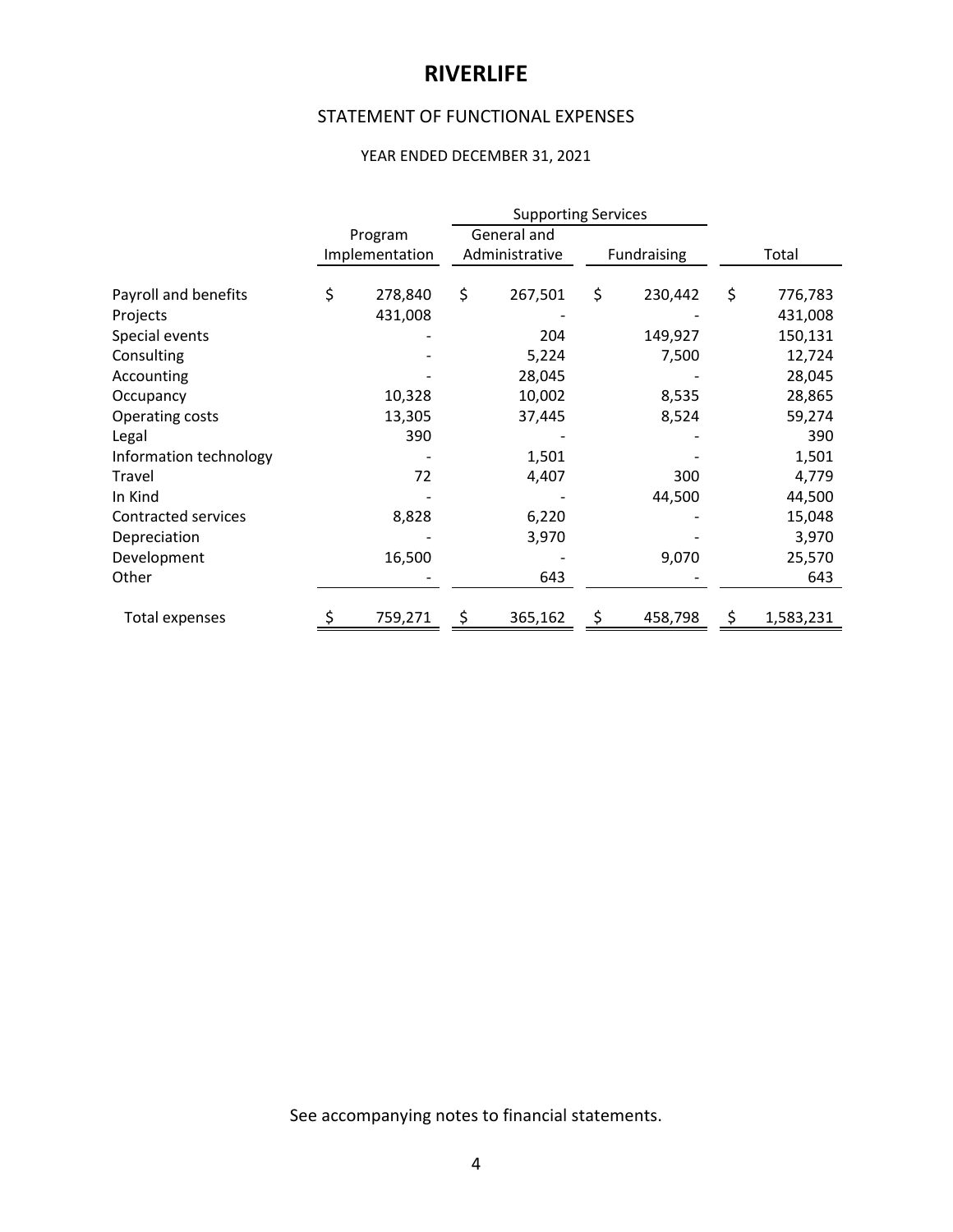## STATEMENT OF FUNCTIONAL EXPENSES

#### YEAR ENDED DECEMBER 31, 2020

|                        | <b>Supporting Services</b> |                |    |                |    |             |               |
|------------------------|----------------------------|----------------|----|----------------|----|-------------|---------------|
|                        |                            | Program        |    | General and    |    |             |               |
|                        |                            | Implementation |    | Administrative |    | Fundraising | Total         |
|                        |                            |                |    |                |    |             |               |
| Payroll and benefits   | \$                         | 275,948        | \$ | 222,260        | \$ | 108,031     | \$<br>606,239 |
| Projects               |                            | 477,394        |    |                |    |             | 477,394       |
| Special events         |                            | 3,421          |    |                |    | 19,839      | 23,260        |
| Consulting             |                            |                |    | 14,573         |    | 40,300      | 54,873        |
| Accounting             |                            |                |    | 12,619         |    |             | 12,619        |
| Occupancy              |                            | 29,652         |    | 30,461         |    | 16,231      | 76,344        |
| Operating costs        |                            | 160            |    | 31,084         |    | 8,210       | 39,454        |
| Legal                  |                            | 788            |    | 98             |    |             | 886           |
| Information technology |                            |                |    | 986            |    |             | 986           |
| Travel                 |                            |                |    | 1,468          |    |             | 1,468         |
| In Kind                |                            | 20,336         |    |                |    |             | 20,336        |
| Contracted services    |                            |                |    |                |    |             |               |
| Depreciation           |                            |                |    | 214            |    |             | 214           |
| Development            |                            | 119            |    |                |    | 9,997       | 10,116        |
| Other                  |                            |                |    | 50             |    |             | 50            |
|                        |                            |                |    |                |    |             |               |
| Total expenses         |                            | 807,818        |    | 313,813        |    | 202,608     | 1,324,239     |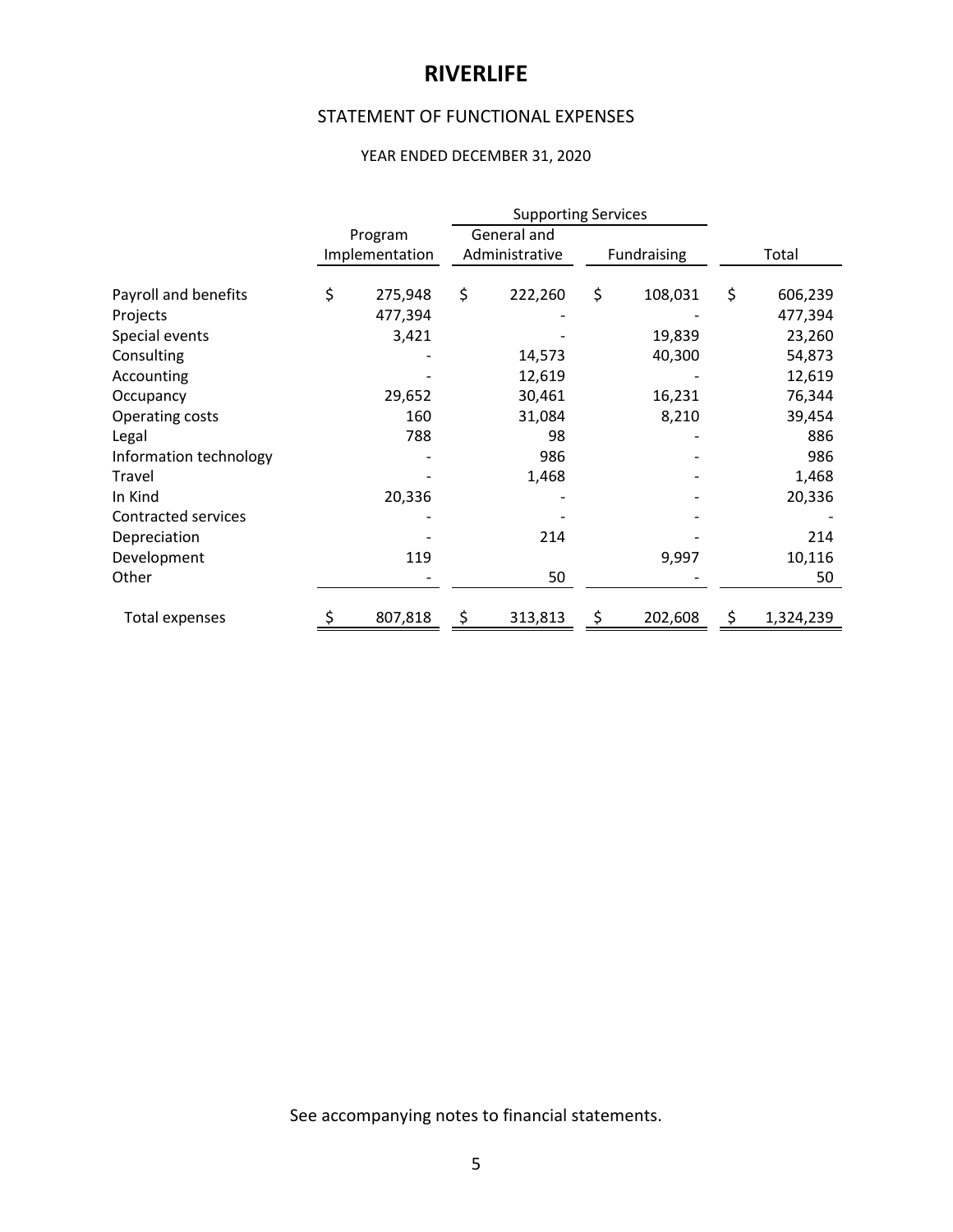## STATEMENTS OF CASH FLOWS

### YEARS ENDED DECEMBER 31, 2021 AND 2020

|                                                      | 2021 |           | 2020            |
|------------------------------------------------------|------|-----------|-----------------|
| <b>Cash Flows From Operating Activities:</b>         |      |           |                 |
| Change in net assets                                 | \$   | 361,966   | \$<br>302,764   |
| Adjustments to reconcile change in net assets to     |      |           |                 |
| net cash provided by (used in) operating activities: |      |           |                 |
| Depreciation                                         |      | 3,970     | 214             |
| Change in:                                           |      |           |                 |
| Accounts receivable                                  |      | 2,626     | (3,935)         |
| Contributions receivable                             |      | (55, 117) | 212,298         |
| Prepaid expenses and other assets                    |      | 23,715    | (18, 141)       |
| Accounts payable and accrued liabilities             |      | 12,295    | 4,800           |
| Deferred revenue                                     |      | (3,500)   | 3,500           |
| Net cash provided by (used in) operating activities  |      | 345,955   | 501,500         |
| <b>Cash Flows From Investing Activities:</b>         |      |           |                 |
| Interest from certificates of deposit                |      | (33)      | (64)            |
| Purchase of equipment                                |      | (15, 763) | (1,604)         |
| Purchase of leasehold improvements                   |      | (42,467)  |                 |
| Net cash provided by (used in) investing activities  |      | (58, 263) | (1,668)         |
| Net Increase (Decrease) in Cash and Cash Equivalents |      | 287,692   | 499,832         |
| <b>Cash and Cash Equivalents:</b>                    |      |           |                 |
| Beginning of year                                    |      | 1,818,643 | 1,318,811       |
| End of year                                          | \$   | 2,106,335 | \$<br>1,818,643 |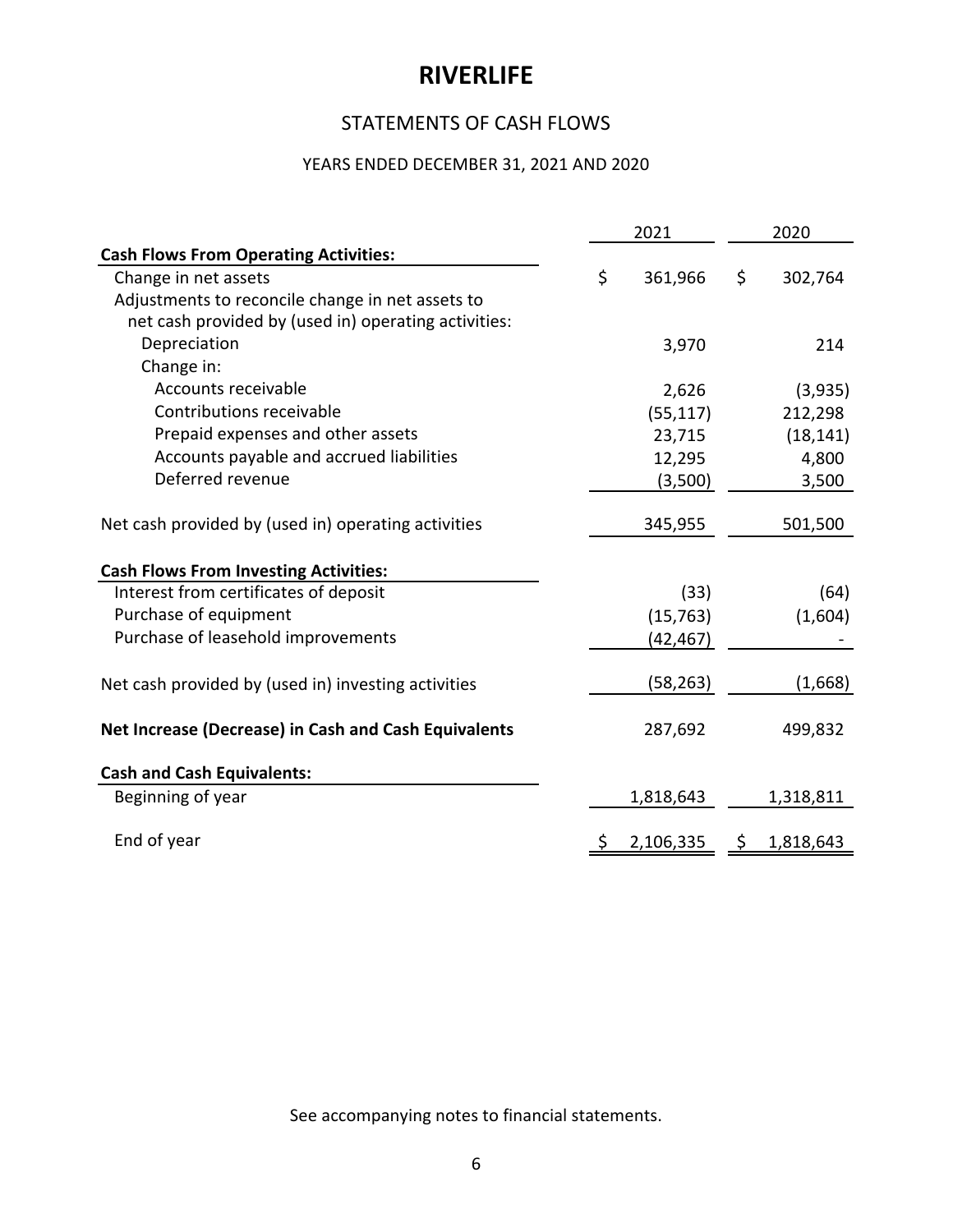## NOTES TO FINANCIAL STATEMENTS

### YEARS ENDED DECEMBER 31, 2021 AND 2020

### **1. Organization**

Since 1999, Riverlife has worked to create, activate, and celebrate Pittsburgh's riverfronts. A nonprofit leader in building a community vision for Pittsburgh's riverfronts, Riverlife has overseen a \$132 million investment in the city's waterfront transformation, catalyzing \$4.2 billion in related economic development, arts and culture, and ecological sustainability on or adjacent to the city's riverbanks. We center our work on the belief that the riverfronts belong to everyone, and world-class riverfront experiences can be created for all using community-driven, equitable development and high-quality, regenerative design.

Riverlife was formed over twenty years ago by a coalition of property owners, environmentalists, philanthropists, and community members who saw the pressing need to develop a plan to reclaim Pittsburgh's underutilized riverfronts for the people of the region and our visitors. Their vision led to the creation of Riverlife, then known as Riverlife Task Force, and the goal of creating world-class waterfronts that belonged to everyone.

From the very beginning, Riverlife's work was community-centered. Riverlife conducted hundreds of public meetings and gathered feedback from thousands of Pittsburghers, asking "What would you like to see on Pittsburgh's riverbanks?". This public process shaped Riverlife's 2001 *Vision Plan for Pittsburgh's Riverfronts*, which called for the creation of an interconnected riverfront open space system that would grow to encompass over 15 miles of riverbank and 880 acres of public open space on land and water.

The plan served as a guide for transformational riverfront real estate development, elevating contextual building design and public amenities for a cohesive riverfront experience. Riverlife leveraged its ability to work with public and private property owners and tackle big challenges with creative solutions to drive transformational change. Riverlife led or advanced strategic capital projects like the creation of South Shore Riverfront Park and the Mon Wharf Landing, and the restoration of Point State Park and Allegheny Landing; partnered with public authorities to implement infrastructure projects like the Mon Wharf Switchback and Grant Street Crossing to fill gaps in the riverfront network and restore access to the rivers; and helped lead policy development like City Planning's initiative to update "RIV" permanent zoning for the 32 miles of Pittsburgh riverfront.

After two-plus decades of projects that have expanded the scope of our riverfront leadership, Riverlife's area of emphasis is now centered around the Downtown confluence of the three rivers and defined by signature landmarks: the West End Bridge that spans the Chateau and West End neighborhoods on the Ohio; the 31st Street Bridge on the Allegheny; and the Hot Metal Bridge on the Monongahela near SouthSide Works and Hazelwood.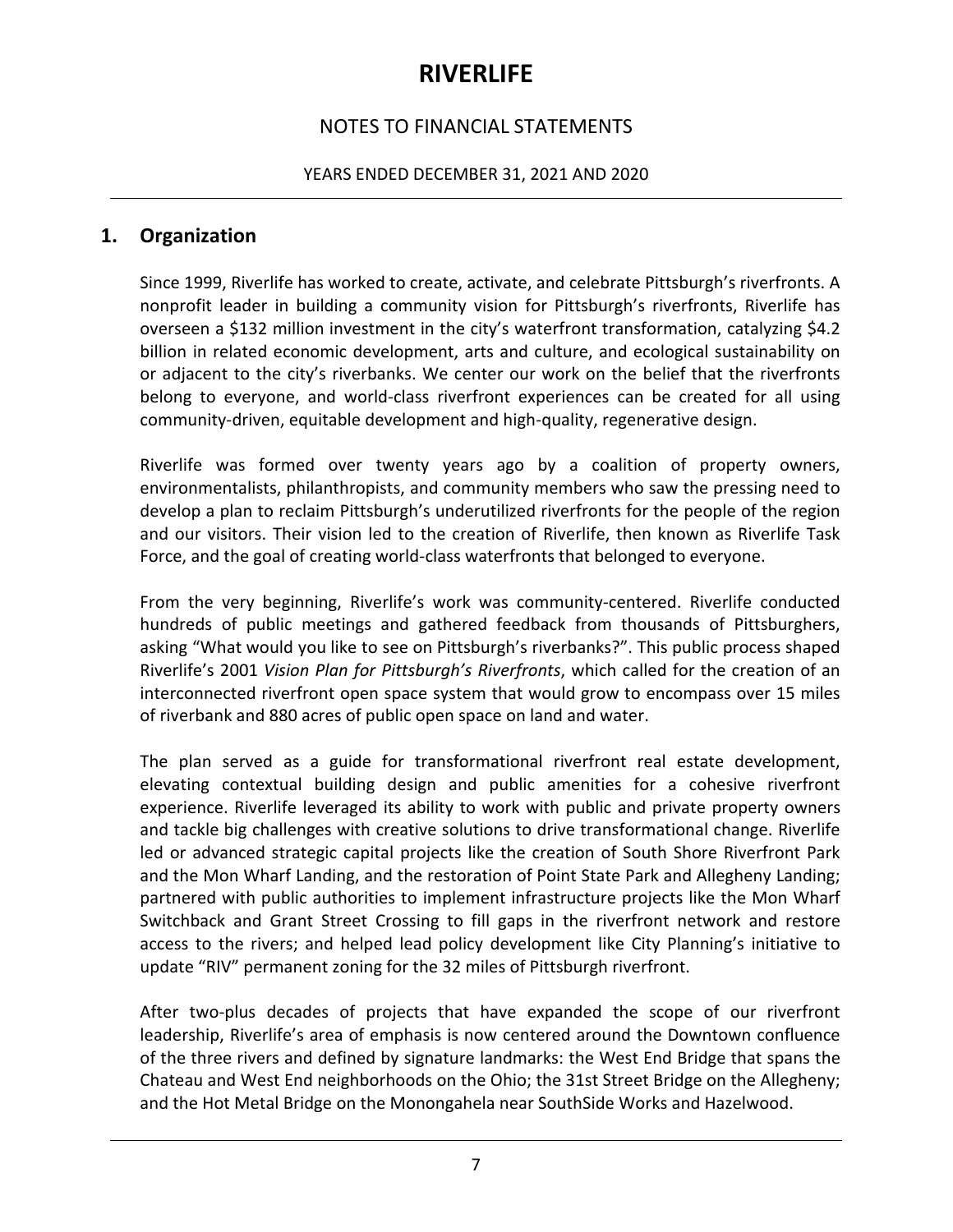### NOTES TO FINANCIAL STATEMENTS

#### YEARS ENDED DECEMBER 31, 2021 AND 2020

Throughout this footprint, Riverlife has proven the large-scale benefits of regional waterfront development by facilitating over \$132 million of direct investment into the Pittsburgh region's network of riverfront public open space, leveraging over \$4.2 billion in riverfront and adjacent development. Our mission to create, activate, and celebrate Pittsburgh's riverfronts also aims to connect people through smaller-scale and temporary interventions like movable seating and bridge lighting that advance the conversation around the riverfront experience. ArtWalk on the Allegheny is a partnership with The Pittsburgh Cultural Trust that brings new voices and temporary, immersive works of public art to two miles of the Allegheny River between Point State Park and the Strip District. Another partnership, Pittsburgh Creative Corps, was developed by Riverlife, the Office of Public Art, and Pittsburgh Downtown Partnership to enlist a rapid-response collective of artists, producers, and makers to fabricate and install temporary amenities along the riverfronts to bolster public health awareness in light of the COVID-19 health crisis.

Beyond temporary activations, Riverlife works with riverfront development proponents to ensure that riverfront amenities and high-quality, regenerative design are incorporated into long-term development projects. Riverlife's Design Review Committee meets with property owners and developers throughout the year to give constructive guidance so new projects enhance the public realm and help build a network of welcoming trails and open spaces, with amenities like public art and lighting, public restrooms, and kayak and bicycle rentals.

While today's Pittsburgh riverfront boasts world-class moments, challenges and gaps remain in creating a world-class experience for all. Future infrastructure projects and investments along the region's rivers must elevate ecological sustainability and maintenance solutions to protect the progress that has already been made. Additionally, Riverlife's work moving forward elevates social equity while building on the founders' bestin-class legacy. The pandemic has shown just how vital riverfront open space has been for the people of our region, and the community vision for a vibrant continuous open space network is even more relevant now than it was in 1999. Riverlife remains in a key leadership role to actualize that vision and deliver a riverfront experience that serves everyone and becomes a calling card for Pittsburgh.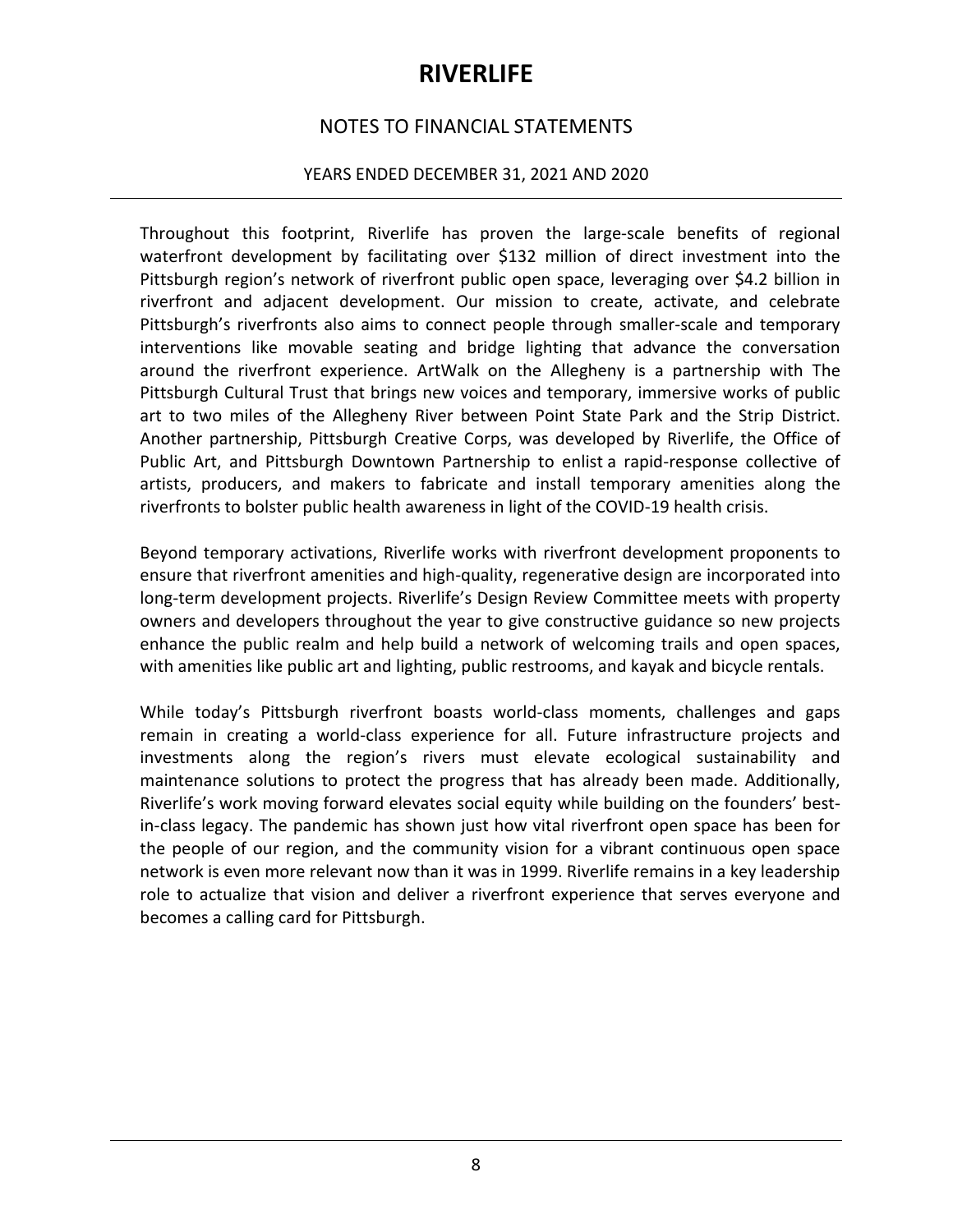## NOTES TO FINANCIAL STATEMENTS

### YEARS ENDED DECEMBER 31, 2021 AND 2020

### **2. Summary of Significant Accounting Policies**

A summary of significant accounting policies consistently applied by management in the preparation of the accompanying financial statements follows:

### Use of Estimates

The preparation of financial statements in conformity with generally accepted accounting principles requires management to make estimates and assumptions that affect the reported amounts of assets and liabilities and the disclosure of contingent assets and liabilities at the date of the financial statements and the reported amounts of revenues and expenses during the reporting period. Actual results could differ from those estimates.

#### Basis of Accounting

The financial statements of Riverlife have been prepared on the accrual basis of accounting. Riverlife classifies resources for accounting and reporting purposes into separate net asset classes based on the existence or absence of donor-imposed restrictions. In the accompanying financial statements, net assets that have similar characteristics have been combined into similar categories.

A description of Riverlife's net asset categories follows:

Without Donor Restrictions - Net assets without donor restrictions are net assets that are not subject to donor-imposed restrictions or stipulations as to purpose or use.

With Donor Restrictions - Net assets with donor restrictions are net assets that are subject to donor or grantor-imposed restrictions or stipulations that may or will be met either by actions of Riverlife or the passage of time.

Contributions without donor restrictions are recorded as revenue when received or pledged. Amounts that are designated for future periods or restricted by the donor for specific purposes are reported as revenue and net assets with donor restrictions. Contributions with donor restrictions are reported in the statements of activities as net assets released from restrictions when a stipulated time restriction ends or purpose restriction is accomplished. Conditional promises to give, that is, those with a measurable performance or other barrier, and a right of return, are not recognized until the conditions on which they depend have been substantially met. Amounts received from government grants are conditioned upon certain performance requirements and/or the incurrence of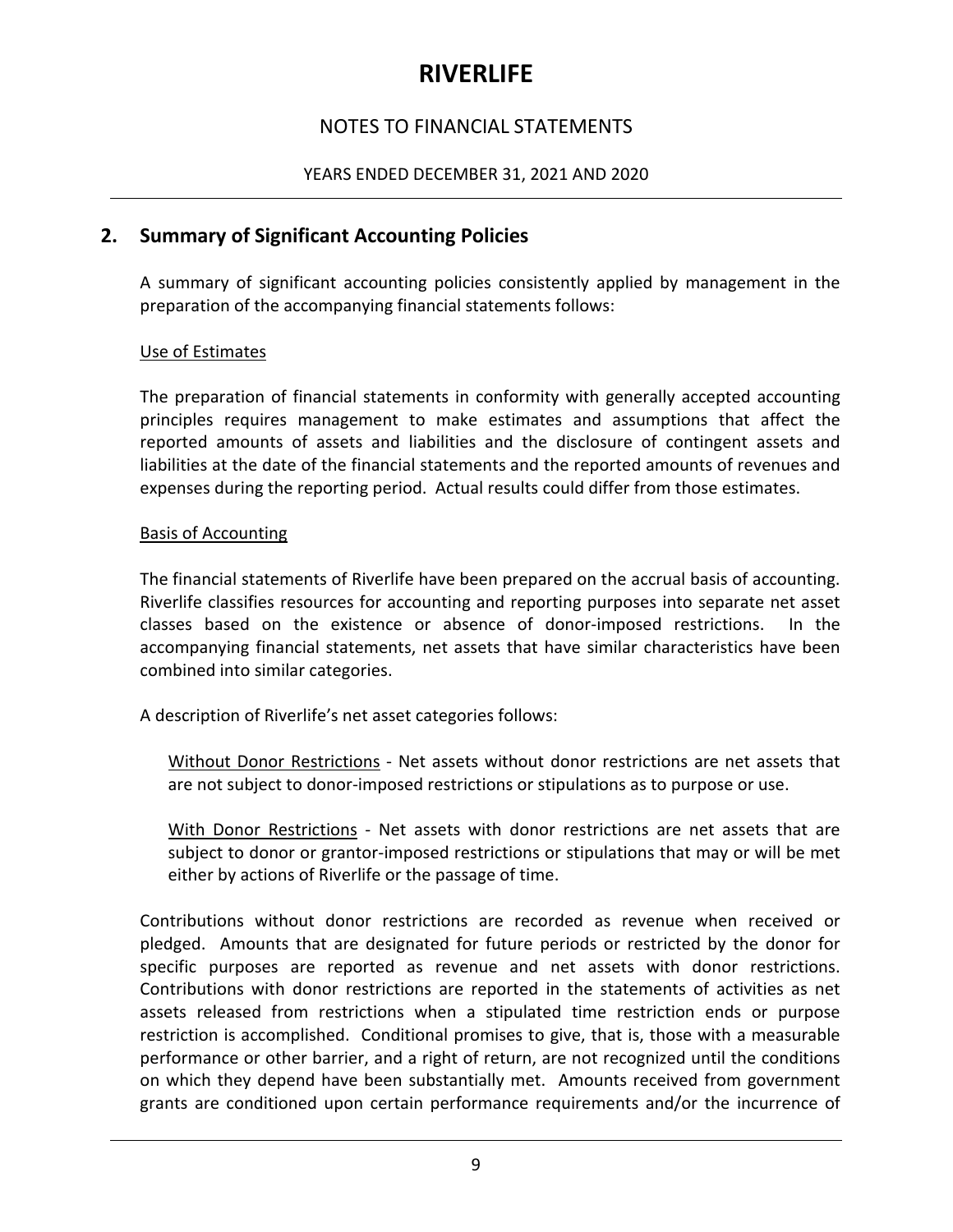## NOTES TO FINANCIAL STATEMENTS

### YEARS ENDED DECEMBER 31, 2021 AND 2020

allowable qualifying expenses. Such grants are recognized as revenue when expenditures have been incurred in compliance with the contract provisions. Amounts received prior to incurring qualifying expenditures are reported as refundable advances in the statements of financial position.

An \$85,000 grant contract was awarded from the Department of Conservation and Natural Resources for the period January 1, 2020 through December 31, 2022. \$76,500 of the grant was received and recorded as revenue during 2020. The remaining \$8,500 was recorded as revenue during 2021 as the Implementation Framework was completed and the conditions of the grant were met. Payment for this amount was received subsequent to year-end.

A \$500,000 grant was awarded from the McCune Foundation in May 2021. The first payment of \$250,000 was received in 2021, and the second payment of \$250,000 will be received once the conditions of the grant are met, which is anticipated to occur in 2022.

A \$300,000 grant was awarded from the Hillman Foundation in March 2021. The first payment of \$150,000 was received in 2021, and the second payment of \$150,000 will be received once the conditions of the grant are met, which is anticipated to occur in 2022.

### Cash and Cash Equivalents

Riverlife maintains, at a financial institution, cash that may exceed federally insured amounts at times. All investments with a purchased maturity of three months or less are considered to be cash equivalents.

#### Certificates of Deposit

Investment in certificates of deposit is stated at fair value. Interest is reported in the period earned as an increase in net assets without donor restrictions.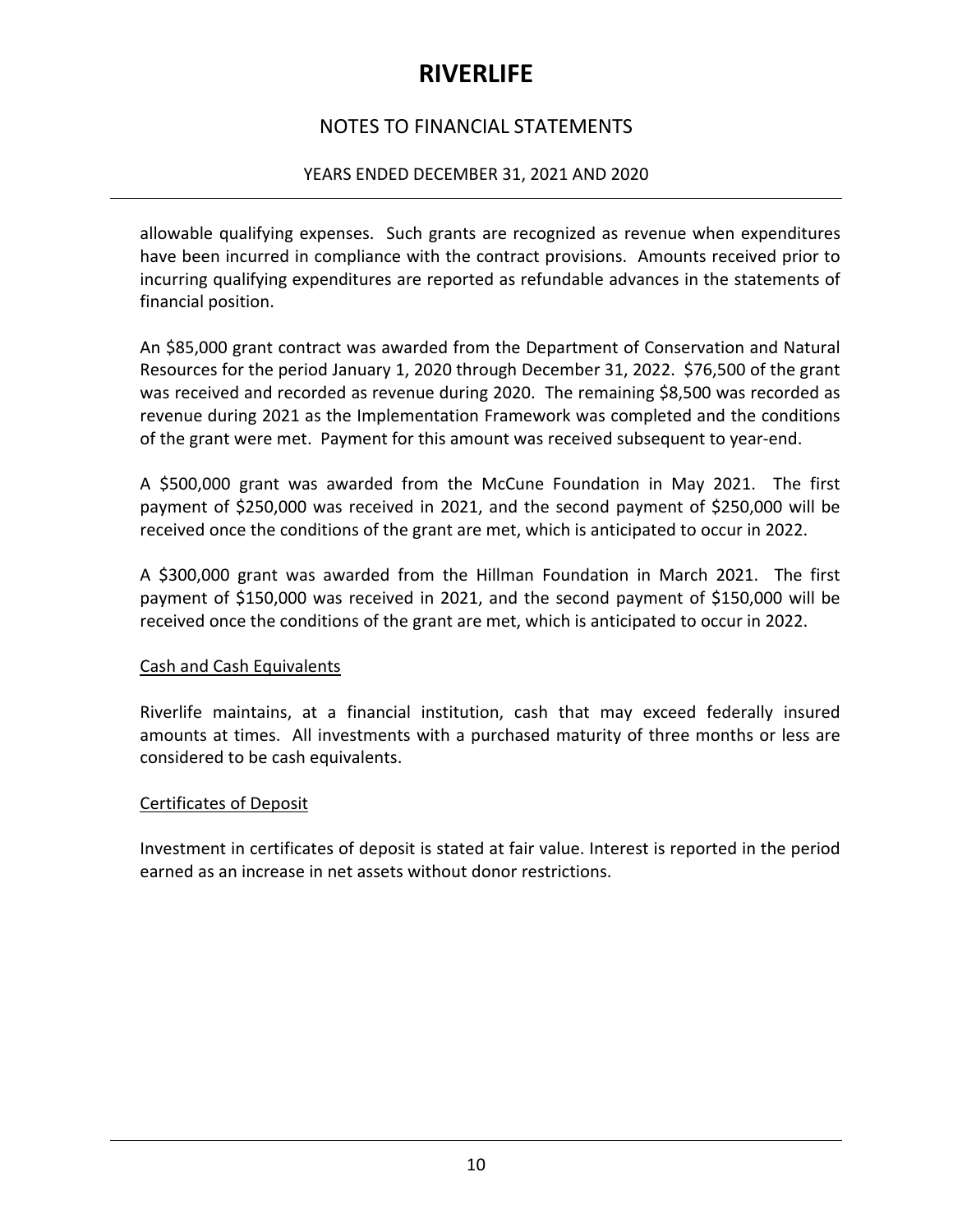## NOTES TO FINANCIAL STATEMENTS

### YEARS ENDED DECEMBER 31, 2021 AND 2020

#### Fixed Assets

Fixed assets, including equipment and fixtures, are stated at cost. Depreciation is provided on the straight-line method over the estimated useful lives of the related properties, which ranges from 5 to 15 years. Riverlife reviews the recoverability of the carrying value of longlived assets whenever events or changes in circumstances indicate that the carrying amount of an asset might not be recoverable. Property and equipment consist of the following at December 31:

|                                | 2021      | 2020      |
|--------------------------------|-----------|-----------|
| Leasehold improvements         | 66,226    | 23,759    |
| <b>Furniture and fixturess</b> | 39,976    | 24,213    |
|                                |           |           |
|                                | 106,202   | 47,972    |
| Less: accumulated depreciation | (50, 552) | (46, 582) |
|                                |           |           |
| Total                          | 55,650    | 1,390     |

Depreciation expense totaled \$3,970 and \$214 as of December 31, 2021 and 2020, respectively.

### Donated Services

Riverlife recognizes contribution revenue for certain goods and services received at their estimated fair value, which approximated \$45,000 and \$20,000 for the years ended December 31, 2021 and 2020, respectively. No amounts have been reflected in the accompanying financial statements for donated services of the members of the Board of Directors (Board) because no objective basis is available to measure the value of such services; however, Board members have donated a substantial amount of time to the operation of Riverlife.

### Income Taxes

Riverlife is a nonprofit organization exempt from federal income taxes under Section 501(c)(3) of the Internal Revenue Code (IRC) and is classified as an entity that is not a private foundation under the meaning of Section 509(a) of the IRC. Additionally, Riverlife annually files a Form 990.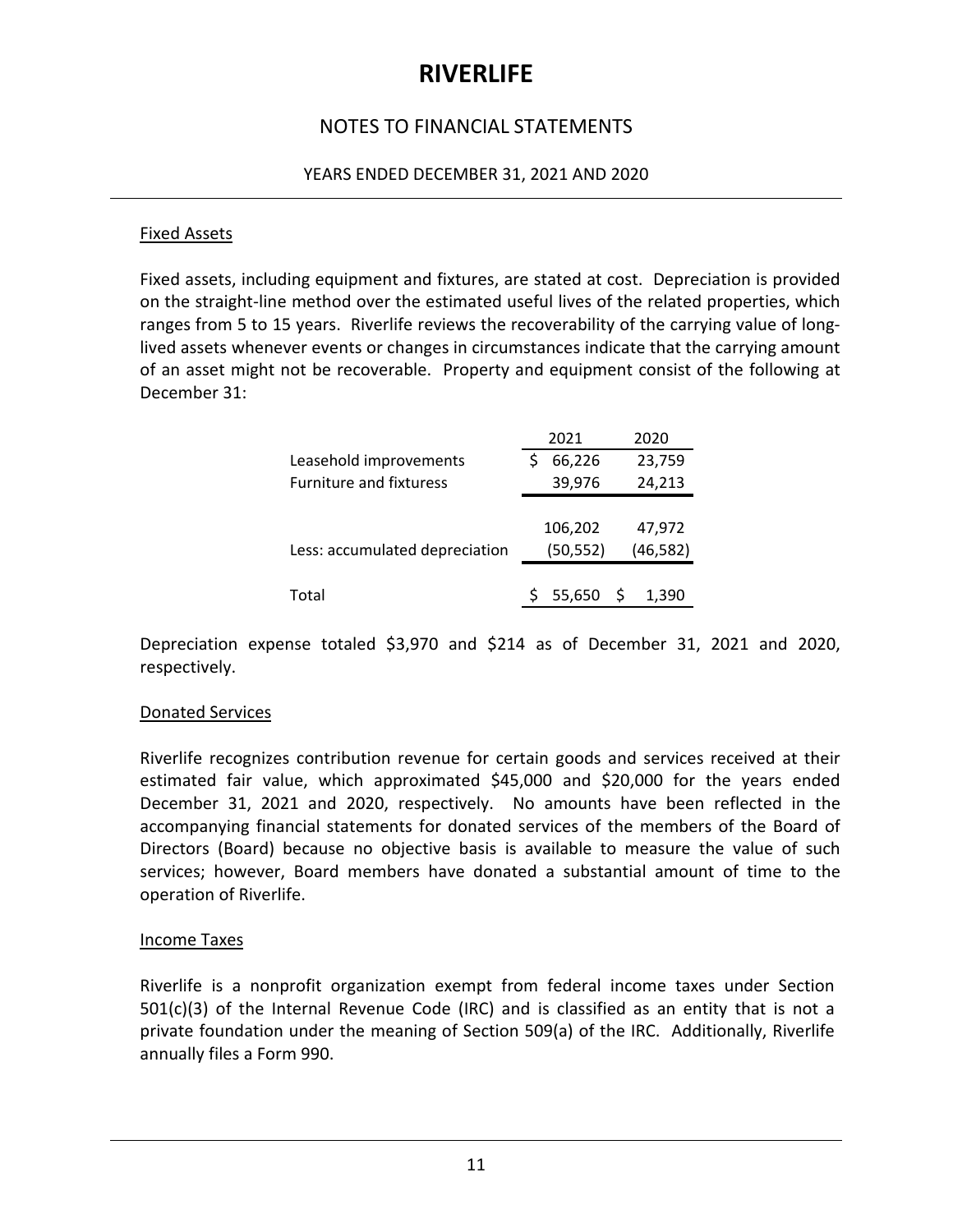## NOTES TO FINANCIAL STATEMENTS

### YEARS ENDED DECEMBER 31, 2021 AND 2020

#### Functional Expenses

The costs of providing Riverlife's various programs and supporting services have been summarized on a functional basis in the accompanying schedule of functional expenses. Accordingly, certain costs have been allocated among the programs and supporting services benefited. Specific expenses that are readily identifiable to a single program or activity are charged directly to that function. Certain categories of expenses are attributable to more than one program or supporting function. Salaries, payroll taxes, communications, and insurance are allocated on the basis of time and effort. All other expenses are allocated based upon actual usage. These expenses are allocated on a reasonable basis that is consistently applied.

#### Fair Value Measurement

Riverlife defines fair value as the price that would be received from selling an asset or paid to transfer a liability in an orderly transaction between market participants at the measurement date. Riverlife applies the following fair value hierarchy to the measurement.

Fair values for Level 1 financial instruments are determined by quoted prices in the active market for identical financial instruments. Fair values for Level 2 financial instruments are determined by other significant observable inputs (quoted prices for similar financial instruments, interest rates, prepayment speeds, credit risk, etc.). Fair values for Level 3 financial instruments are determined by significant unobservable inputs, including Riverlife's own assumptions in determining the fair value of financial instruments.

The fair value of Riverlife's investments in certificates of deposit is based on Level 1 inputs.

### Pending Accounting Standards Updates

The Financial Accounting Standards Board (FASB) has issued Accounting Standards Updates (individually and collectively, ASU) that will become effective in future years as outlined below. Management has not yet determined the impact of these updates on the financial statements.

ASU 2016-02, "*Leases (Topic 842)*," is effective, as delayed, for the financial statements for the year beginning after December 15, 2021. These amendments and related amendments will require lessees to recognize assets and liabilities on the statement of financial position for the rights and obligations created by all leases with terms of more than twelve months. Disclosures also will be required by lessees to meet the objective of enabling users of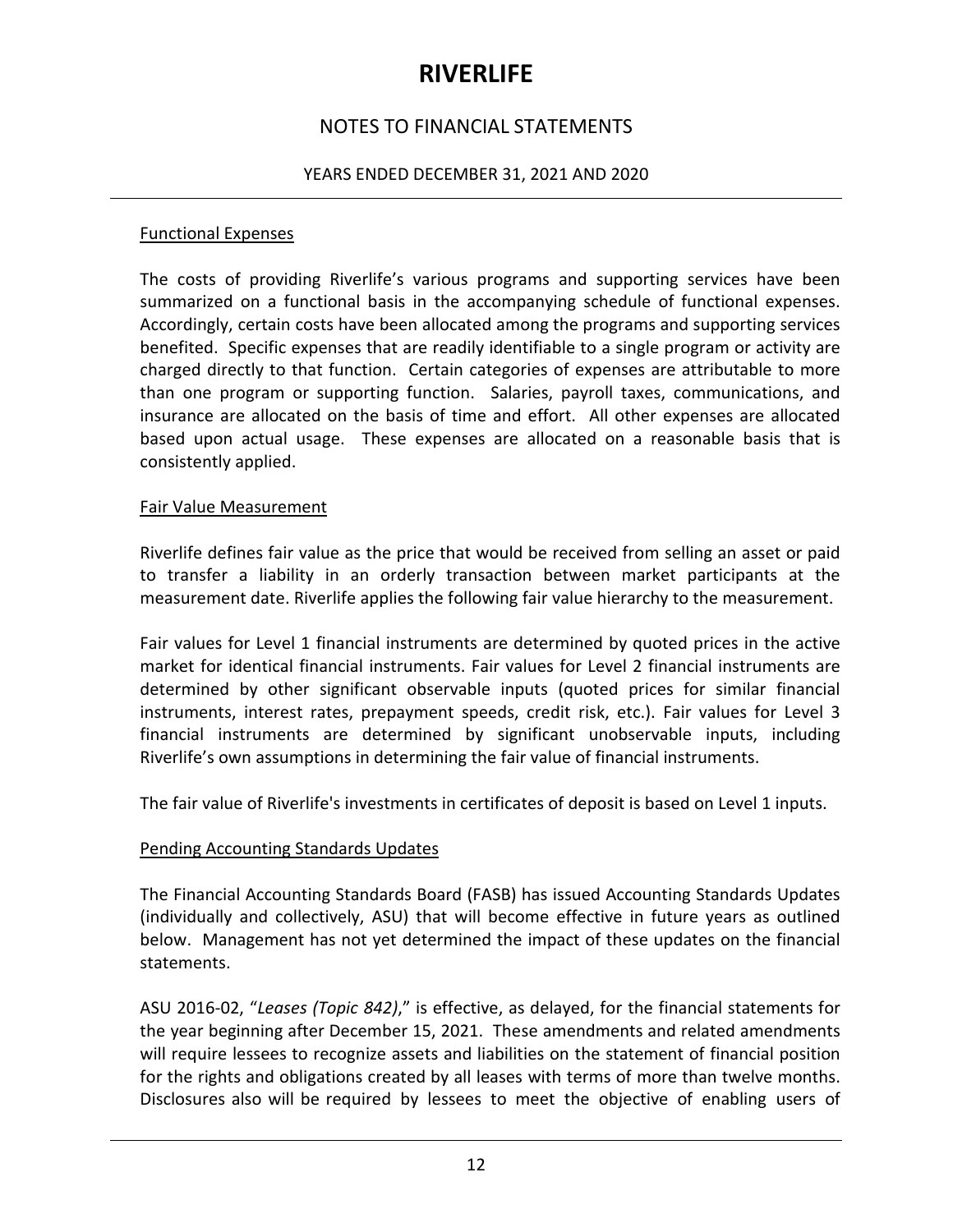### NOTES TO FINANCIAL STATEMENTS

#### YEARS ENDED DECEMBER 31, 2021 AND 2020

financial statements to assess the amount, timing, and uncertainty of cash flows arising from leases.

ASU 2016-13, "*Financial Instruments-Credit Losses (Topic 326): Measurement of Credit Losses on Financial Instruments*," is effective, as delayed, for the financial statements for the year beginning after December 15, 2022. These amendments and related amendments require a financial asset (or a group of financial assets) measured at amortized cost basis to be presented at the net amount expected to be collected. This includes loans, debt securities, trade receivables, net investments in leases, off-balance-sheet credit exposures, reinsurance receivables, and any other financial assets not excluded from the scope that have the contractual right to receive cash.

ASU 2020-07, "*Not-for-Profit Entities (Topic 958): Presentation and Disclosures by Not-for-Profit Entities for Contributed Nonfinancial Assets*," is effective for the year beginning after June 15, 2021. These amendments and related amendments will require that a Not-for-Profit present contributed nonfinancial assets as a separate line item in the statement of activities, apart from contributions of cash or other financial assets.

#### Subsequent Events

Subsequent events have been evaluated through the Independent Auditor's Report date, which is the date the financial statements were available to be issued.

### **3. Liquidity and Availability**

Financial assets available within one year of the balance sheet date for general expenditure are as follows:

|                                             | 2021 |           |   | 2020      |  |
|---------------------------------------------|------|-----------|---|-----------|--|
| Cash and cash equivalents                   | S    | 2,106,335 | S | 1,818,643 |  |
| Accounts receivable                         |      | 2,500     |   | 5,126     |  |
| Current contributions receivable            |      | 94,419    |   | 33,302    |  |
| Less: net assets with donor restrictions    |      |           |   |           |  |
| subject to expenditure for specific purpose |      | 913,102   |   | 611,617   |  |
|                                             |      | 1,290,152 |   | 1,245,454 |  |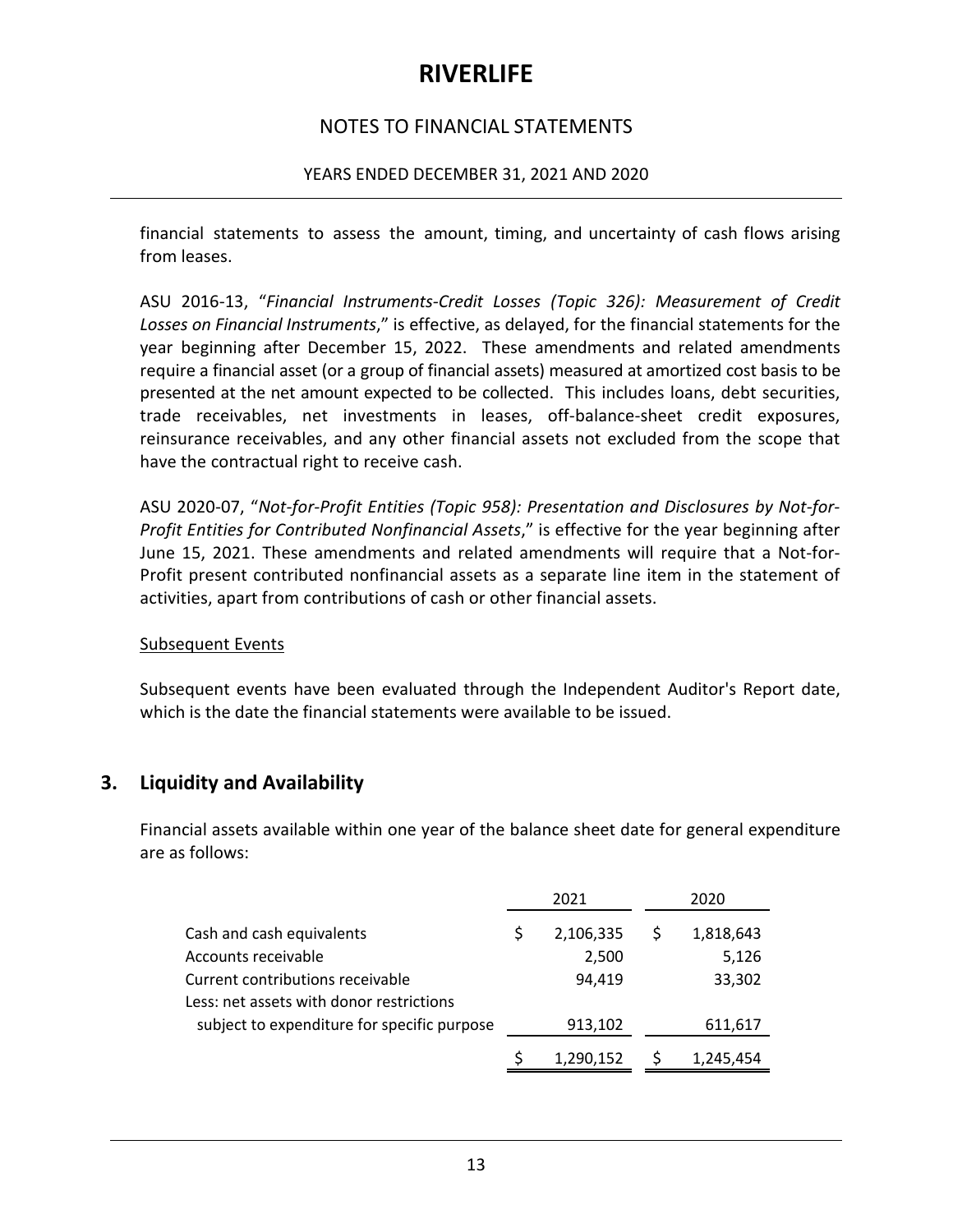### NOTES TO FINANCIAL STATEMENTS

#### YEARS ENDED DECEMBER 31, 2021 AND 2020

As part of Riverlife's liquidity management, it has a revolving credit agreement (See Note 6). Riverlife has a policy to structure its financial assets to be available as its general expenditures, liabilities, and other obligations come due. Riverlife's funds consist of net assets with donor restrictions that are subject to expenditure for specific purposes, and, therefore, are not available for general expenditure.

For purposes of analyzing resources available to meet general expenditures, Riverlife considers all expenditures related to its ongoing activities of riverfront program implementation, general and administrative functions, and fundraising to be general expenditures.

### **4. Contributions Receivable**

Contributions receivable at December 31 are as follows:

|                                 | 2021   | 2020   |
|---------------------------------|--------|--------|
| In one year or less             | 94,419 | 33,302 |
| Between one year and five years | -      | 6,000  |
|                                 | 94,419 | 39,302 |

Due to the short-term nature of the expected collections, the net realizable value is considered a reasonable estimate of the fair value. Unconditional promises to give that are expected to be collected in future years have not been discounted as the discount is deemed to be immaterial to the financial statements. No allowance is deemed necessary as all receivables are expected to be collected.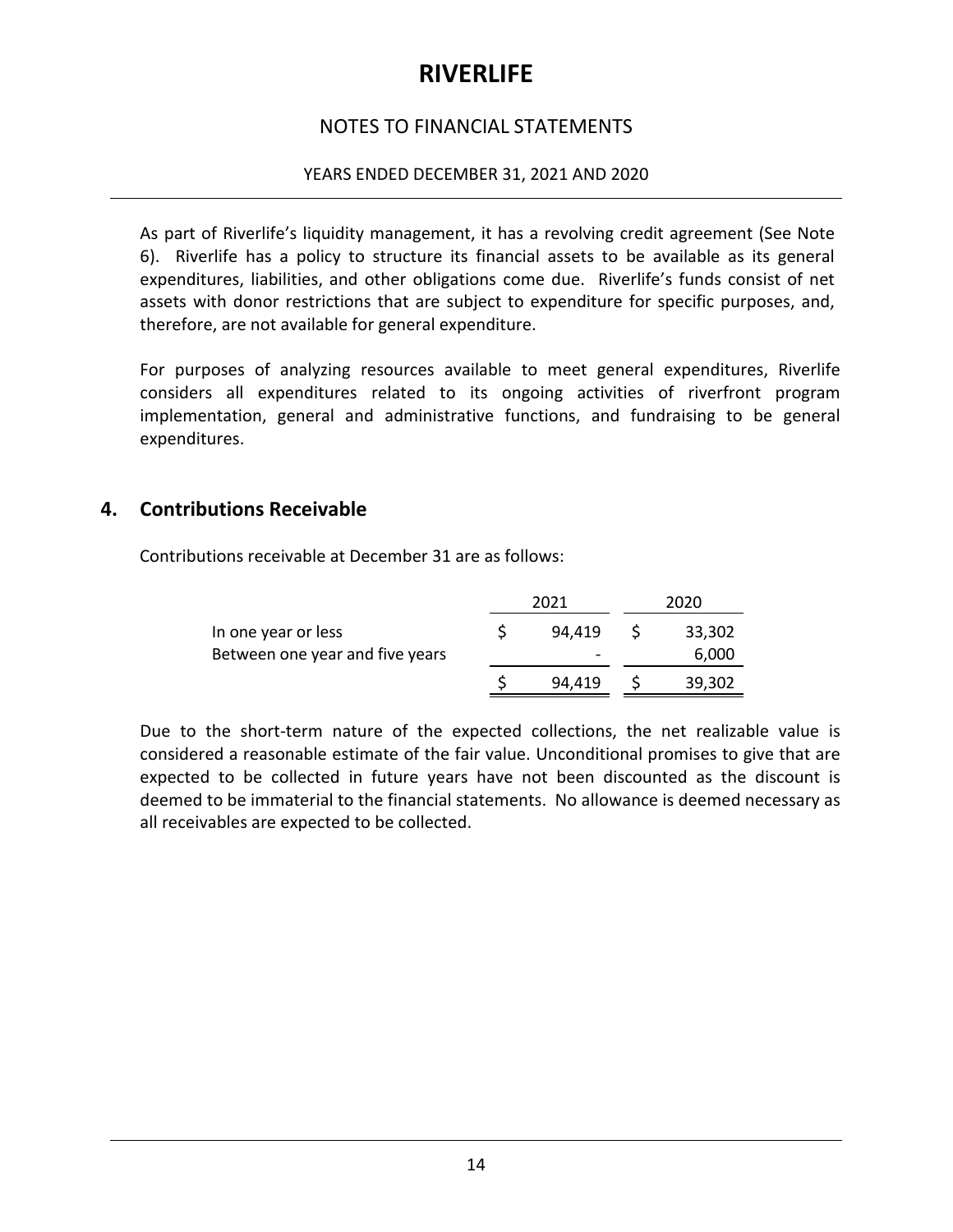## NOTES TO FINANCIAL STATEMENTS

### YEARS ENDED DECEMBER 31, 2021 AND 2020

## **5. Net Assets with Donor Restrictions**

Net assets with donor restrictions at December 31 were available for the following purposes or periods:

|                                                                             | 2021         | 2020          |  |  |
|-----------------------------------------------------------------------------|--------------|---------------|--|--|
| Subject to passage of time<br>Subject to expenditure for specified purpose: | \$<br>66,500 | \$            |  |  |
| Construction projects:                                                      |              |               |  |  |
| Care and maintenance                                                        | 215,622      | 215,736       |  |  |
| Shovel Ready                                                                | 150,000      | 150,000       |  |  |
| <b>Headwaters Lagoon</b>                                                    | 45,423       | 45,423        |  |  |
| <b>Grant Street Crossing</b>                                                | 27,000       | 27,000        |  |  |
| Trail signage                                                               | 11,823       | 11,823        |  |  |
| <b>Pittsburgh Creative Corps</b>                                            |              | 103,811       |  |  |
| Development Assessment and Plan                                             |              | 16,500        |  |  |
| <b>Implementation Framework</b>                                             |              | 41,324        |  |  |
| Artwalk                                                                     | 10,360       |               |  |  |
| <b>Capitalization Planning</b>                                              | 23,000       |               |  |  |
| Allegheny Landing Phase I                                                   | 278,315      |               |  |  |
| Diversity, Equity & Inclusion Planning                                      | 12,500       |               |  |  |
| Completing the Loop Planning                                                | 69,059       |               |  |  |
| West End Bridge Planning                                                    | 3,500        |               |  |  |
|                                                                             | 913,102      | \$<br>611,617 |  |  |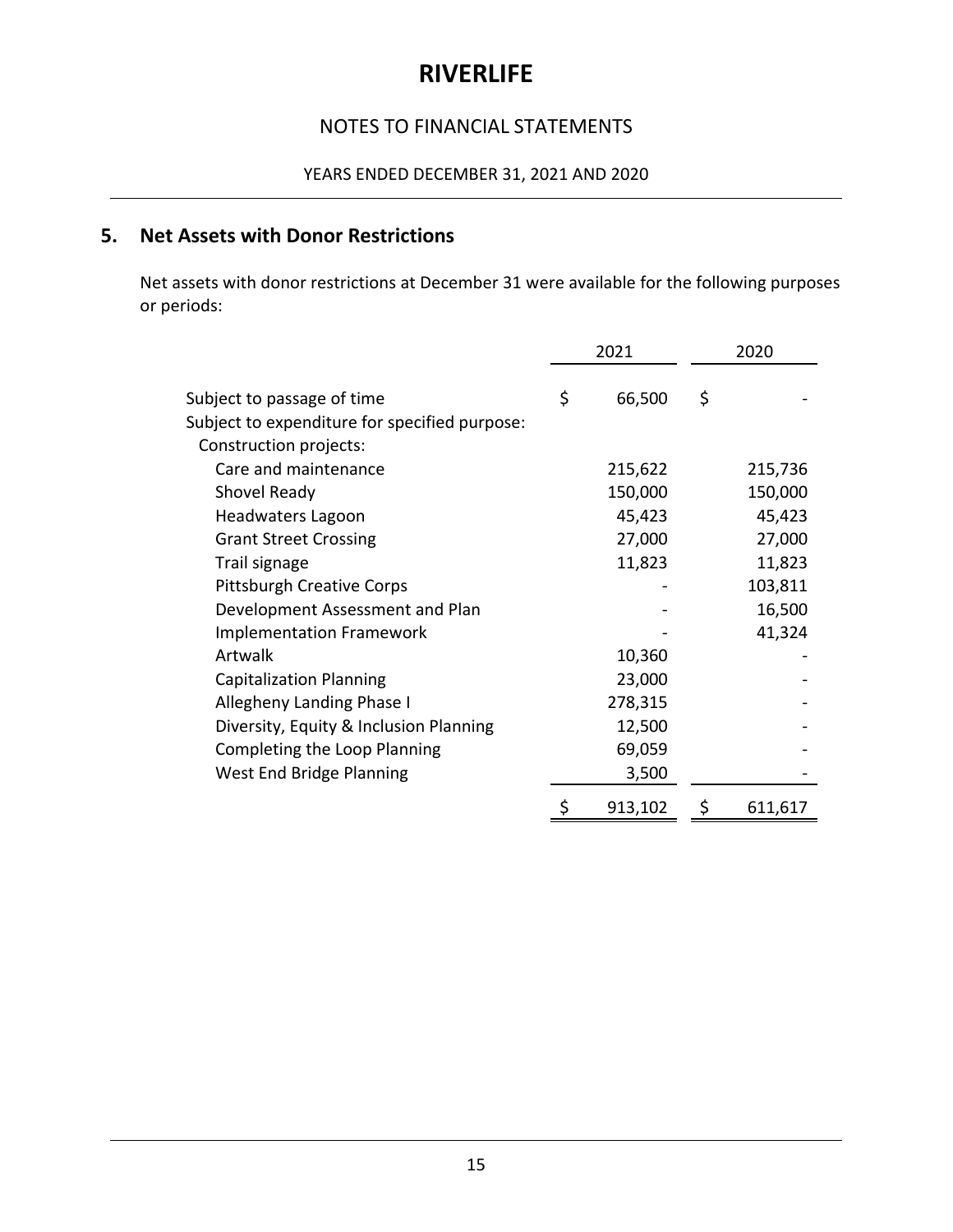## NOTES TO FINANCIAL STATEMENTS

### YEARS ENDED DECEMBER 31, 2021 AND 2020

Net assets were released from donor restrictions by incurring expenses satisfying the restricted purposes or by occurrence of other events specified by donors or grantors. Net assets were released during the years ended December 31 for the following purposes:

|                                        | 2021          | 2020 |         |  |
|----------------------------------------|---------------|------|---------|--|
| Satisfaction of time                   | \$            | \$   | 325,000 |  |
| Satisfaction of purpose restriction:   |               |      |         |  |
| Construction projects:                 |               |      |         |  |
| Care and Maintenance                   | 114           |      | 49,014  |  |
| <b>Implementation Framework</b>        | 49,824        |      |         |  |
| Allegheny Landing                      | 7,185         |      | 411     |  |
| <b>Pittsburgh Creative Corps</b>       | 103,811       |      |         |  |
| Artwork                                | 153,160       |      |         |  |
| Completing the Loop Planning           | 80,941        |      |         |  |
| <b>Capitalization Planning</b>         | 2,000         |      |         |  |
| Diversity, Equity & Inclusion Planning | 2,500         |      |         |  |
| Hello Neighbor Boat Tour               | 3,000         |      |         |  |
| Development Assessment & Plan          | 16,500        |      |         |  |
|                                        | \$<br>419,035 | \$   | 374,425 |  |

### **6. Line of Credit**

Riverlife has a revolving credit agreement, which renews annually and has maximum borrowings of \$200,000 and interest at the prime lending rate plus 1.00% (3.25% at December 31, 2021 and 2020). The revolving credit agreement matures on December 22, 2022 and is secured by Riverlife's certificates of deposit held at the same bank. There were no borrowings outstanding at December 31, 2021 and 2020.

## **7. PPP Loan Payable**

In May 2020, Riverlife received a \$58,700 United States Small Business Administration (SBA) loan through the Federal Government's Paycheck Protection Program (PPP) that resulted from the COVID-19 pandemic. The entire loan amount was expended during the fiscal year 2020 and was recorded as a payable at December 31, 2020. Riverlife received notification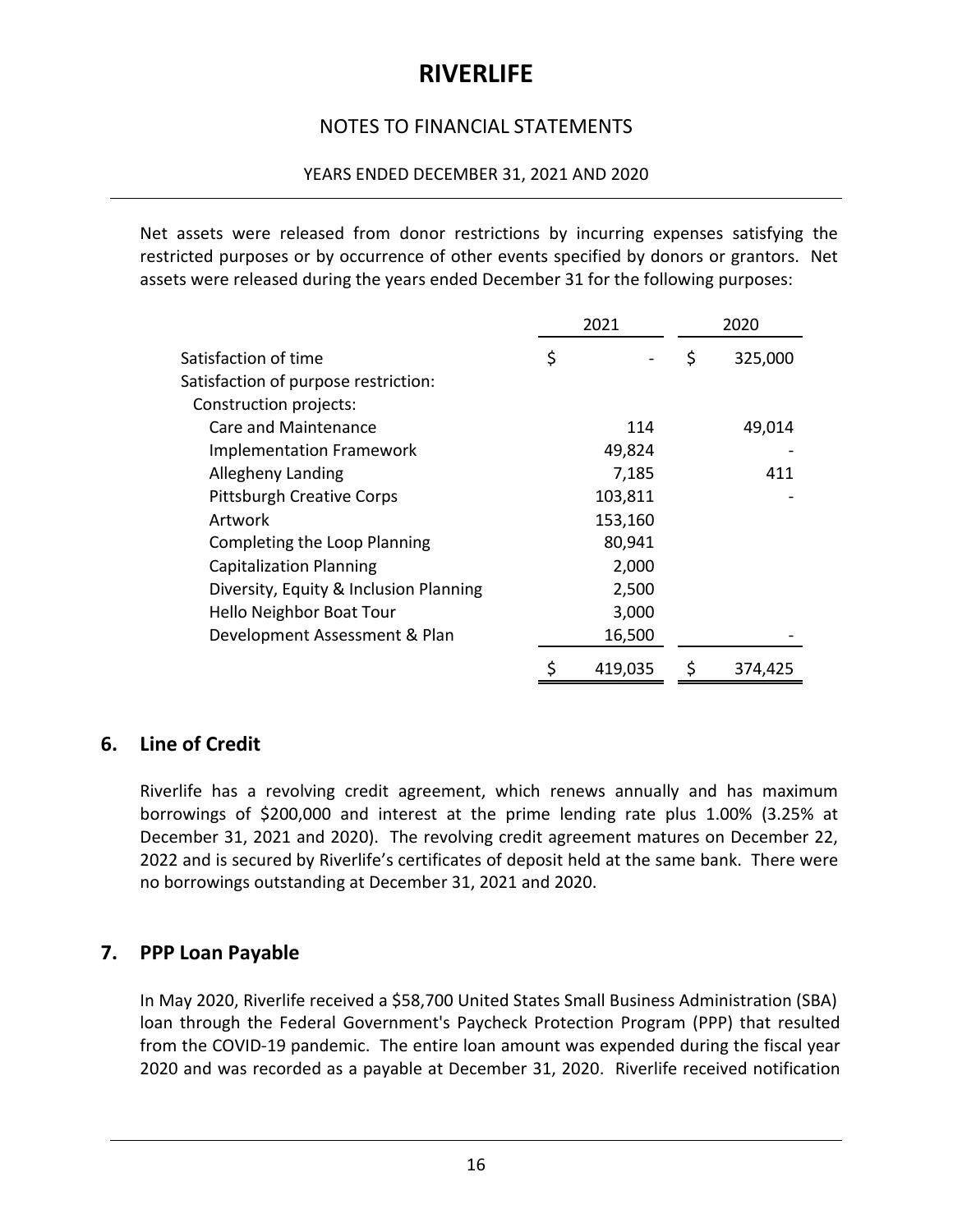### NOTES TO FINANCIAL STATEMENTS

#### YEARS ENDED DECEMBER 31, 2021 AND 2020

the loan was forgiven on January 6, 2021; therefore, the PPP loan proceeds were reflected as revenue in 2021.

In March 2021, Riverlife received a \$58,700 United States Small Business Administration (SBA) loan through the Federal Government's Paycheck Protection Program (PPP) that resulted from the COVID-19 pandemic. The entire loan amount was expended during the fiscal year 2021, and the loan was forgiven on August 9, 2021. Therefore, the PPP loan proceeds were reflected as revenue as of December 31, 2021.

### **8. Employee Benefit Plan**

Riverlife sponsors a defined contribution 401(k) plan covering all its employees. Participation in the plan is subject to the eligibility provisions of the plan. Profit-sharing contributions are made at the discretion of Riverlife. Employees may elect to contribute from their salaries amounts equal to the salary reduction dollar limit set by the Internal Revenue Service with a safe harbor contribution of 3%. Employer contributions to the plan were approximately \$19,000 and \$14,000 for the years ended December 31, 2021 and 2020, respectively.

### **9. Operating Lease**

During 2020, Riverlife entered into a new lease agreement for office space with 64 monthly payments totaling \$156,017. The effective date of the lease is December 1, 2020; however, rental payments were not required until the Commencement Date of the lease, which was April 19, 2021. Total rent expense approximated \$23,000 and \$73,000 for the years ended December 31, 2021 and 2020, respectively.

The future payments are as follows:

| 2022 | -S | 50,899  |
|------|----|---------|
| 2023 |    | 51,729  |
| 2024 |    | 52,005  |
| 2025 |    | 52,835  |
| 2026 |    | 30,982  |
|      | Ś  | 238,451 |